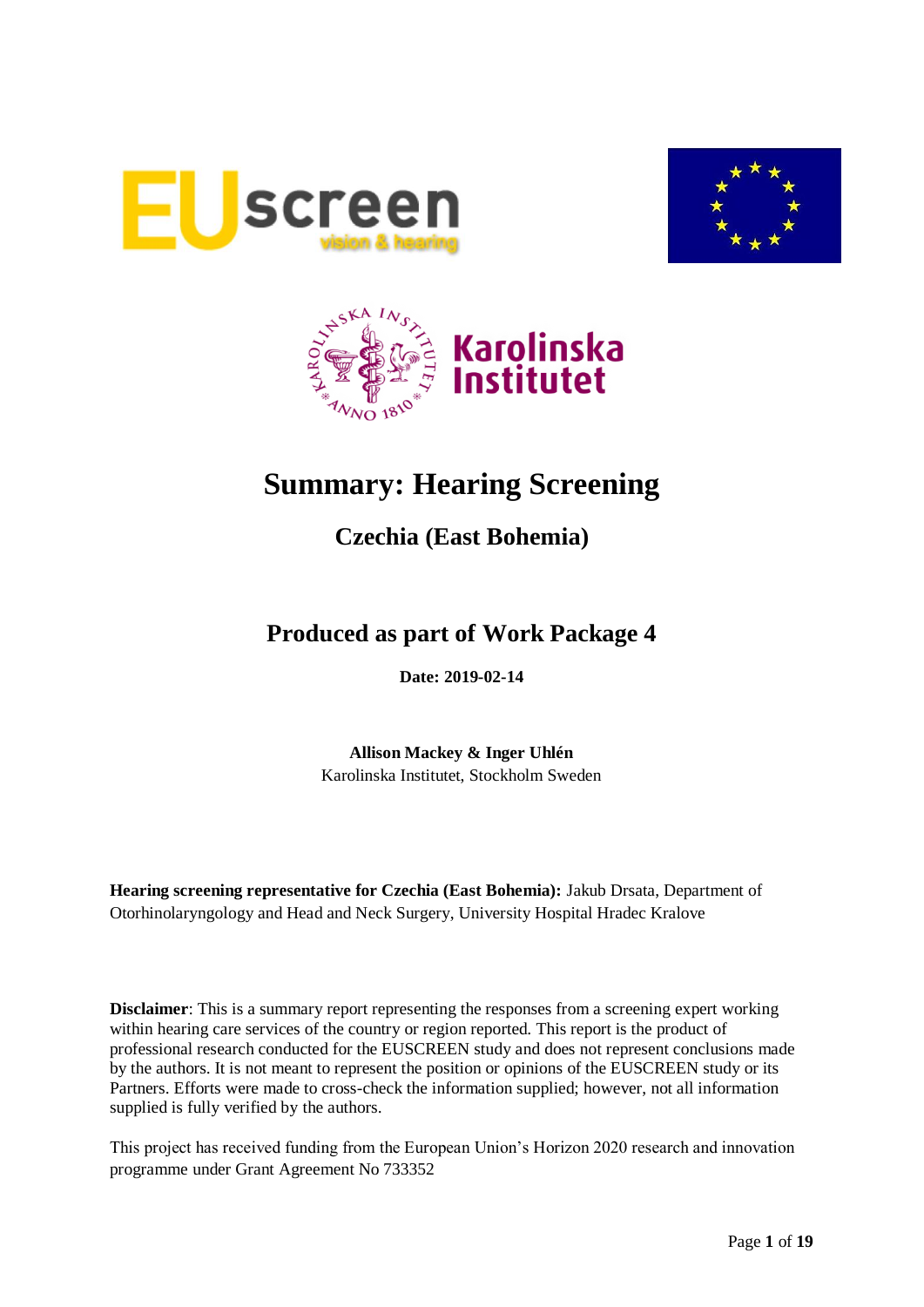

# **Table of Contents**

| 1. |      |  |
|----|------|--|
| 2. |      |  |
| 3. |      |  |
|    | 3.1. |  |
|    | 3.2. |  |
|    | 3.3. |  |
| 4. |      |  |
| 5. |      |  |
|    | 5.1. |  |
|    | 5.2. |  |
|    | 5.3. |  |
|    | 5.4. |  |
| 6. |      |  |
|    | 6.1. |  |
|    | 6.2. |  |
|    | 6.3. |  |
| 7. |      |  |
|    | 7.1. |  |
|    | 7.2. |  |
|    | 7.3. |  |
| 8. |      |  |
|    | 8.1. |  |
|    | 8.2. |  |
|    | 8.3. |  |
|    | 8.4. |  |
|    | 8.5. |  |
|    | 8.6. |  |
| 9. |      |  |
|    | 9.1. |  |
|    | 9.2. |  |
|    | 9.3. |  |
|    | 9.4. |  |
|    | 9.5. |  |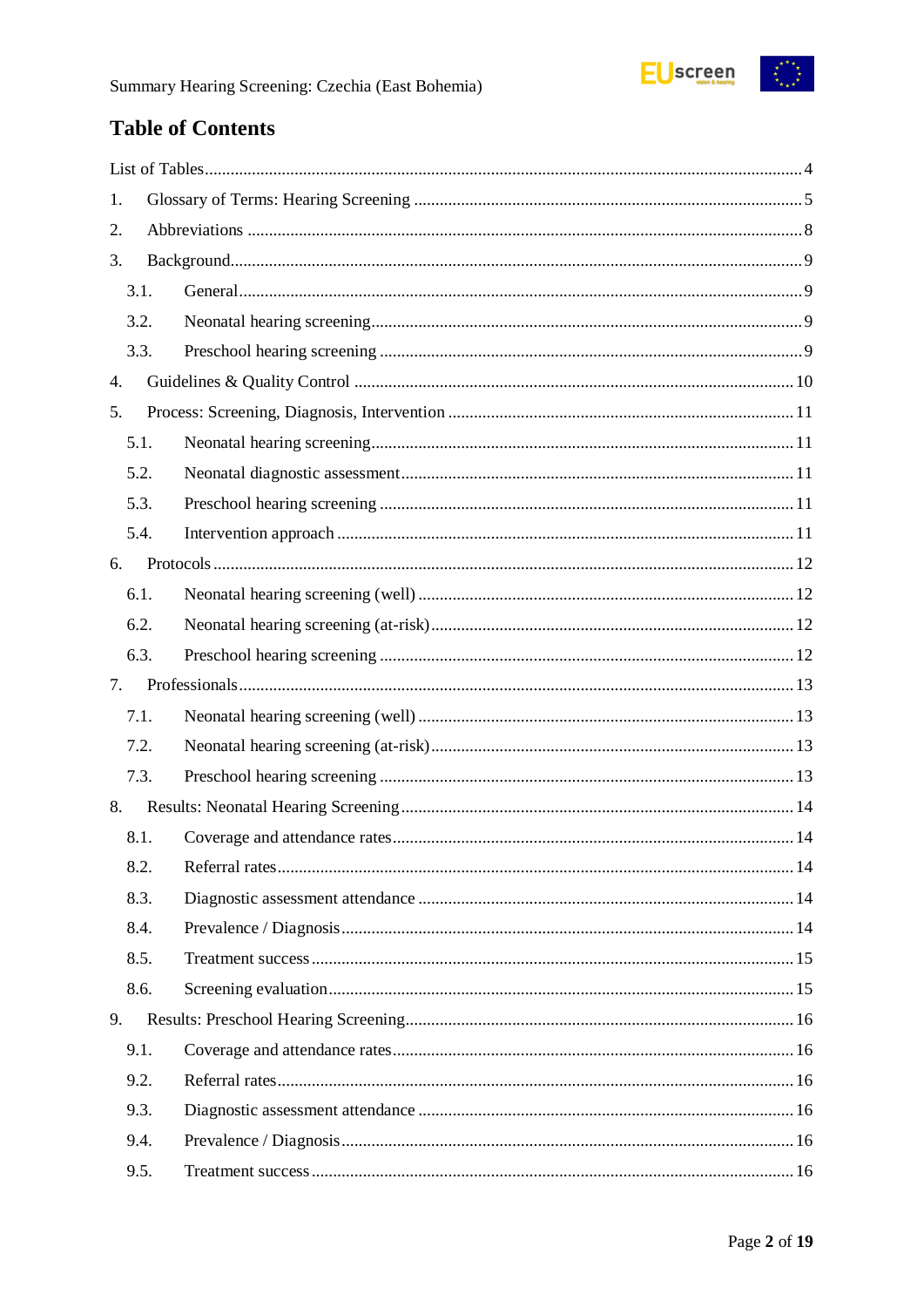

# Summary Hearing Screening: Czechia (East Bohemia)

| 9.6.  |  |
|-------|--|
| 10.   |  |
| 10.1. |  |
| 10.2. |  |
| 10.3. |  |
| 10.4. |  |
| 10.5. |  |
| 10.6. |  |
| 11.   |  |
| 11.1. |  |
| 11.2. |  |
| 11.3. |  |
| 12.   |  |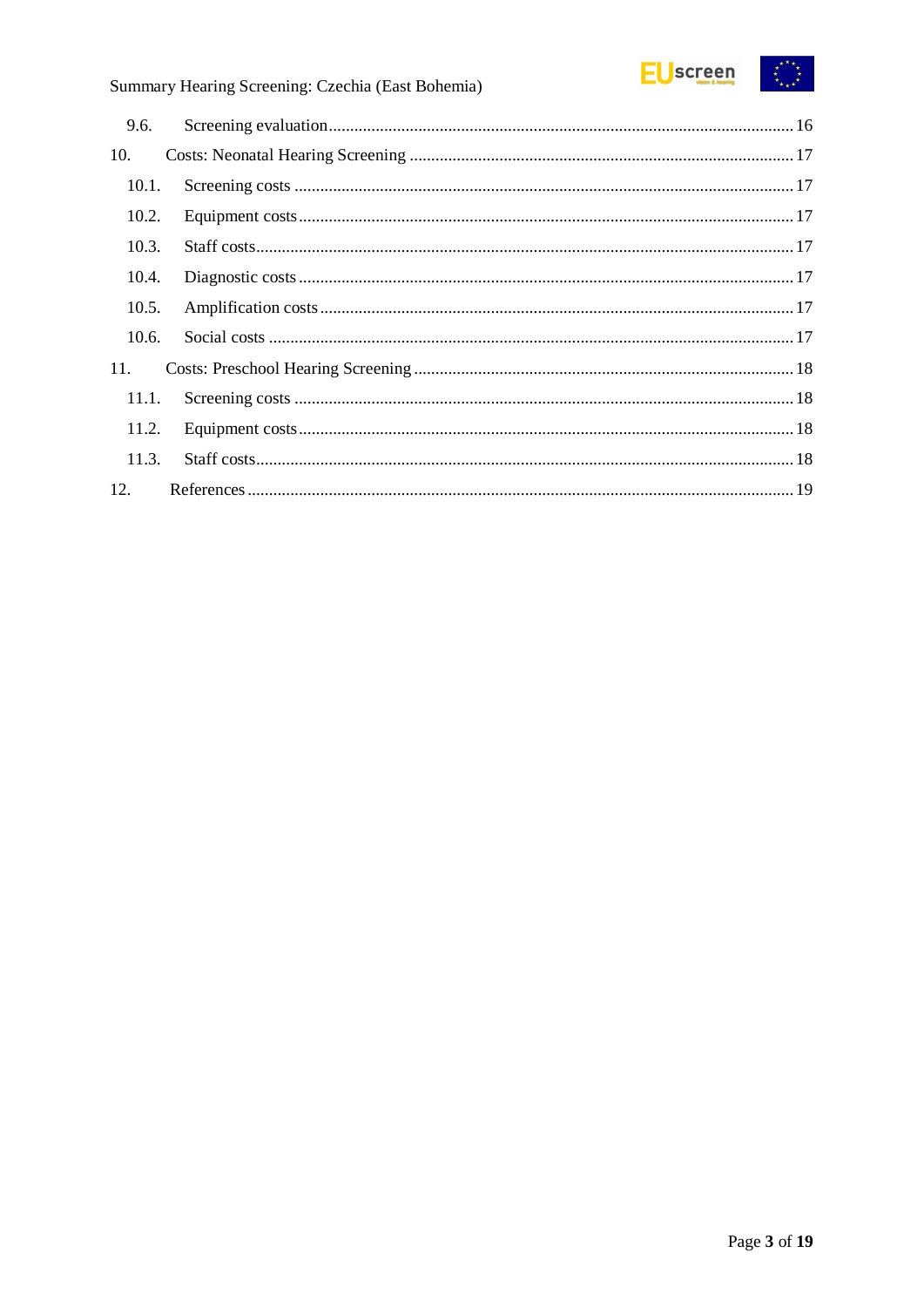

# <span id="page-3-0"></span>**List of Tables**

| Table 3: Referral rates for neonatal hearing screening (all babies) in East Bohemia (Regional           |  |
|---------------------------------------------------------------------------------------------------------|--|
|                                                                                                         |  |
| <b>Table 4:</b> Prevalence of permanent hearing loss among neonates in East Bohemia (Regional Screening |  |
|                                                                                                         |  |
| Table 5: Prevalence of permanent hearing loss among preschool-age children in East Bohemia              |  |
|                                                                                                         |  |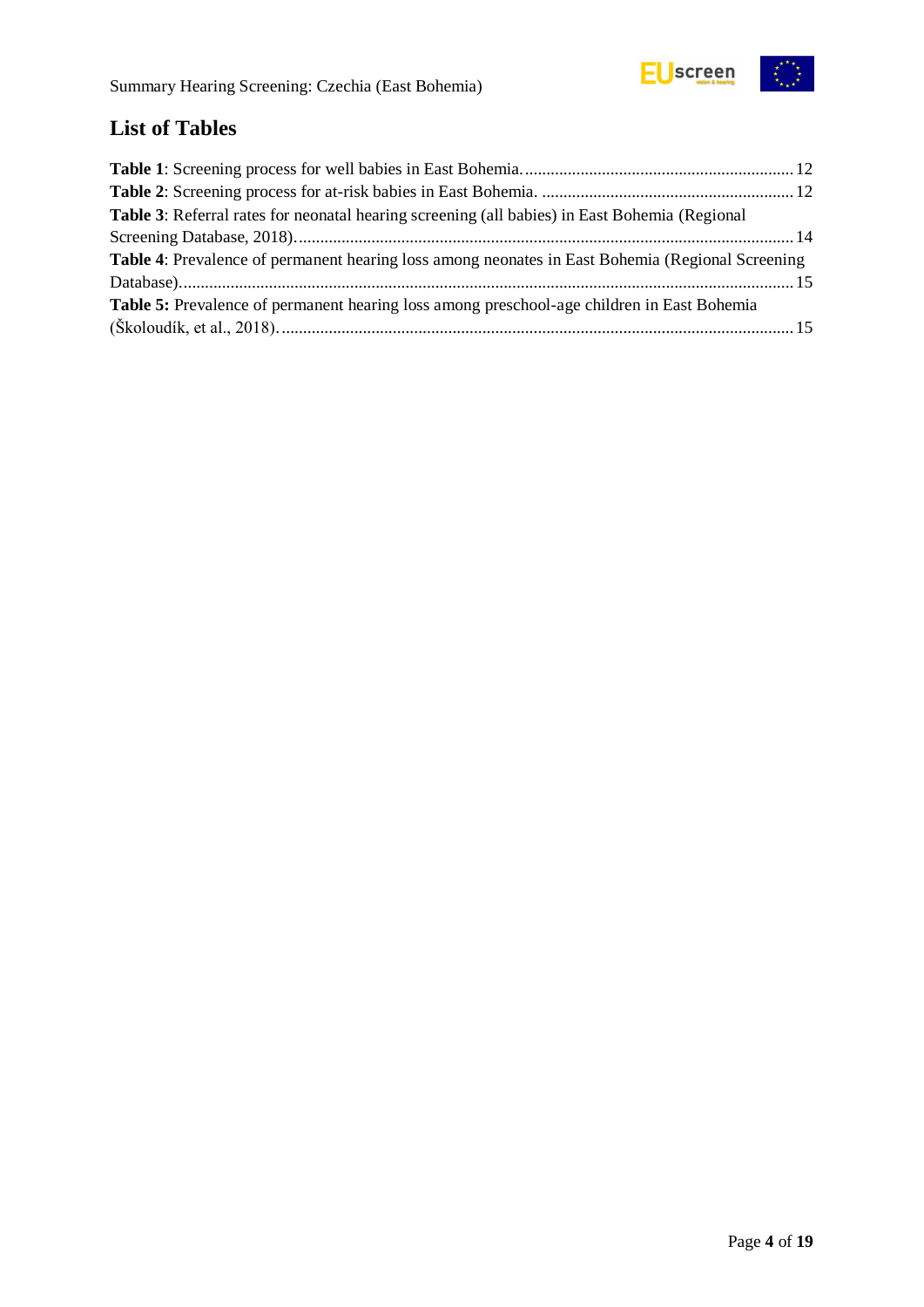# <span id="page-4-0"></span>**1. Glossary of Terms: Hearing Screening**

| <b>Abnormal test result</b>                     | A test result where a normal "pass" response could not be detected under<br>good conditions. The result on screening equipment may indicate "no<br>response," "fail," or "refer."                                                                                                                                                                                                                                                                                                                                                                                                                                                                                                                                                                                |  |  |  |
|-------------------------------------------------|------------------------------------------------------------------------------------------------------------------------------------------------------------------------------------------------------------------------------------------------------------------------------------------------------------------------------------------------------------------------------------------------------------------------------------------------------------------------------------------------------------------------------------------------------------------------------------------------------------------------------------------------------------------------------------------------------------------------------------------------------------------|--|--|--|
| <b>Attendance rate</b>                          | The proportion of all those invited for screening that are tested and receive<br>a result,<br>Invited for screening includes all those that are offered the<br>screening test.<br>Tested and receive a result could be a "pass" or "fail".<br>Attendance rate provides information on the willingness of families to<br>participate in screening.                                                                                                                                                                                                                                                                                                                                                                                                                |  |  |  |
| <b>Attendance rate in</b><br>first year of life | See definition of Attendance rate.<br>The calculation cut-off is after one year of life.                                                                                                                                                                                                                                                                                                                                                                                                                                                                                                                                                                                                                                                                         |  |  |  |
| <b>Compliance with</b><br>referral (percentage) | The percentage of those who are referred from screening to a diagnostic<br>assessment that actually attend the first diagnostic assessment.                                                                                                                                                                                                                                                                                                                                                                                                                                                                                                                                                                                                                      |  |  |  |
|                                                 | Percentage of compliance provides information on the willingness of<br>families to attend the diagnostic assessment after referral from screening.                                                                                                                                                                                                                                                                                                                                                                                                                                                                                                                                                                                                               |  |  |  |
| <b>Coverage</b>                                 | The proportion of those eligible for screening that are tested and receive a<br>result within a specific time.<br>Eligible for screening includes those within the population that are<br>covered under the screening or health care program.<br>Tested and receive a result could be a "pass" or "refer to<br>diagnostic assessment".<br>Specific time can be defined, such as 1 month after birth, 3 months<br>after birth, etc.<br>Coverage provides information on the overall effectiveness and timeliness<br>of a complete screening programme.<br>Factors such as being offered screening, willingness to participate, missed<br>screening, ability to complete the screen, and ability to document the<br>screening results will influence the coverage. |  |  |  |
|                                                 | See definition of Coverage.                                                                                                                                                                                                                                                                                                                                                                                                                                                                                                                                                                                                                                                                                                                                      |  |  |  |
| Coverage in first<br>year of life               | The specific time is pre-defined as within the first year of life.<br>In other words, the coverage is the proportion of those eligible for<br>screening that complete the screening sequence to a final result within the<br>first year of life.                                                                                                                                                                                                                                                                                                                                                                                                                                                                                                                 |  |  |  |
| <b>False negatives</b>                          | The percentage of infants/children with a hearing loss (defined by the<br>target condition) that receive a result of "pass" during screening.                                                                                                                                                                                                                                                                                                                                                                                                                                                                                                                                                                                                                    |  |  |  |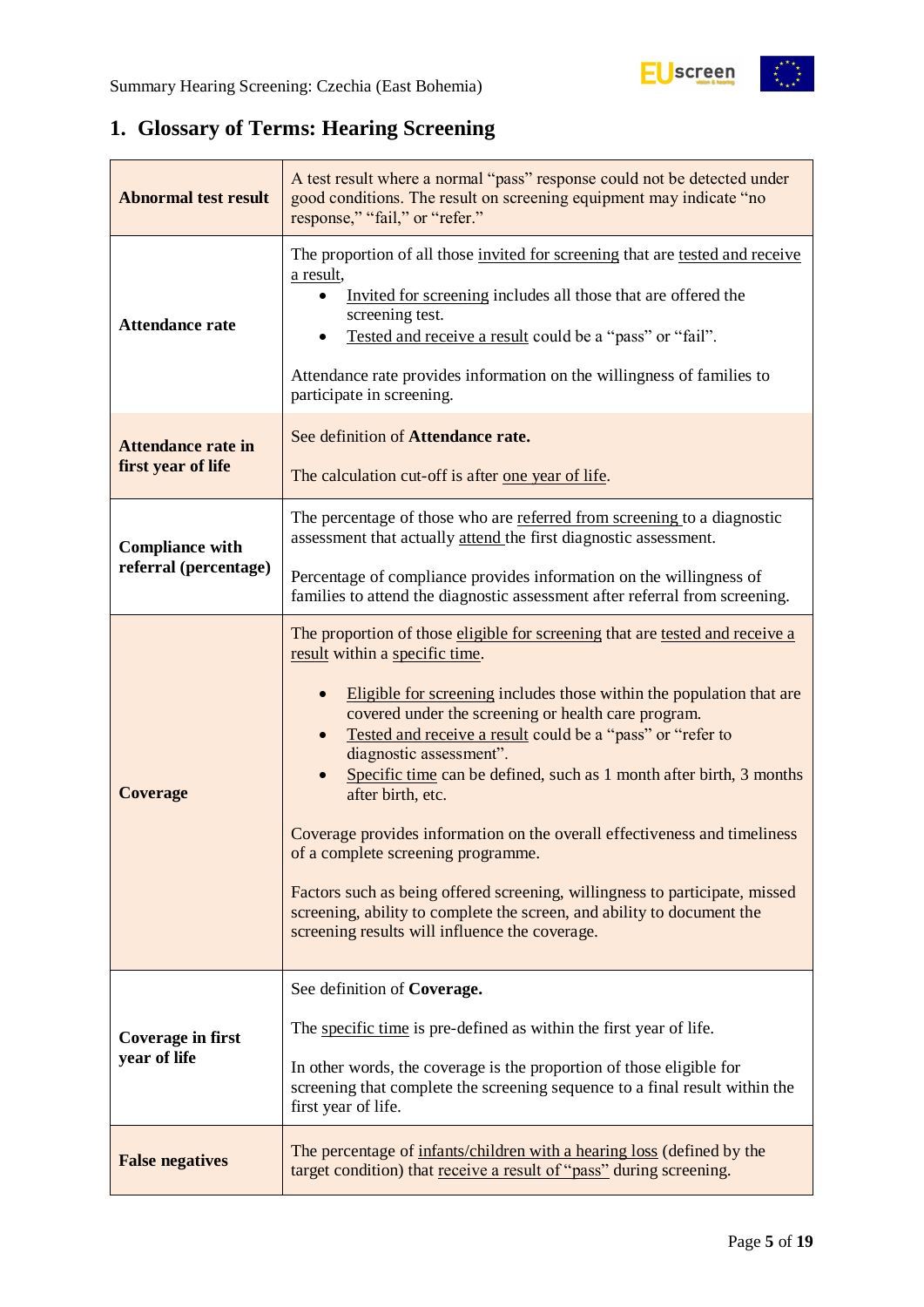

|                                          | Example: If 100 infants with hearing loss are screened, and 1 infant passes<br>the screening, the percentage of false negatives is 1%.                                                                 |  |  |  |  |
|------------------------------------------|--------------------------------------------------------------------------------------------------------------------------------------------------------------------------------------------------------|--|--|--|--|
|                                          | The percentage of infants/children with normal hearing that receive a<br>result of "fail" from the final screening test.                                                                               |  |  |  |  |
| <b>False positives</b>                   | Example: If 100 infants with normal hearing are screened, and 3 infants<br>fail the screening and are referred for diagnostic assessment, the<br>percentage of false positives is 3%.                  |  |  |  |  |
| <b>Guidelines</b>                        | Recommendations or instructions provided by an authoritative body on the<br>practice of screening in the country or region.                                                                            |  |  |  |  |
| <b>Hearing screening</b><br>professional | A person qualified to perform hearing screening, according to the practice<br>in your country or region.                                                                                               |  |  |  |  |
| <b>Inconclusive test</b><br>result       | A test result where a normal "pass" response could not be detected due to<br>poor test conditions.                                                                                                     |  |  |  |  |
| <b>Invited for screening</b>             | Offered screening.                                                                                                                                                                                     |  |  |  |  |
| <b>Outcome of hearing</b><br>screening   | An indication of the effectiveness or performance of screening, such as a<br>measurement of coverage rate, referral rate, number of infants detected,<br>etc.                                          |  |  |  |  |
| <b>Permanent hearing</b>                 | A hearing impairment that is <i>not</i> due to a temporary or transient condition<br>such as middle ear fluid.                                                                                         |  |  |  |  |
| loss                                     | Permanent hearing loss can be either sensorineural or permanent<br>conductive.                                                                                                                         |  |  |  |  |
| <b>Positive predictive</b>               | The percentage of infants/children referred from screening who have a<br>confirmed hearing loss, as described by your protocol or guideline and<br>indicated in the Target Condition (see definition). |  |  |  |  |
| value                                    | For example, if 100 babies are referred from screening for diagnostic<br>assessment and 90 have normal hearing while 10 have a confirmed hearing<br>loss, the positive predictive value would be 10%.  |  |  |  |  |
| Preschool or<br>(pre)school children     | All children between 3-6 years of age.                                                                                                                                                                 |  |  |  |  |
| <b>Preschool or</b>                      | Screening that takes place during the time children are between 3-6 years<br>of age.                                                                                                                   |  |  |  |  |
| (pre)school screening                    | This refers to <i>any</i> hearing screening during this age. The location of the<br>screening is irrelevant to the definition.                                                                         |  |  |  |  |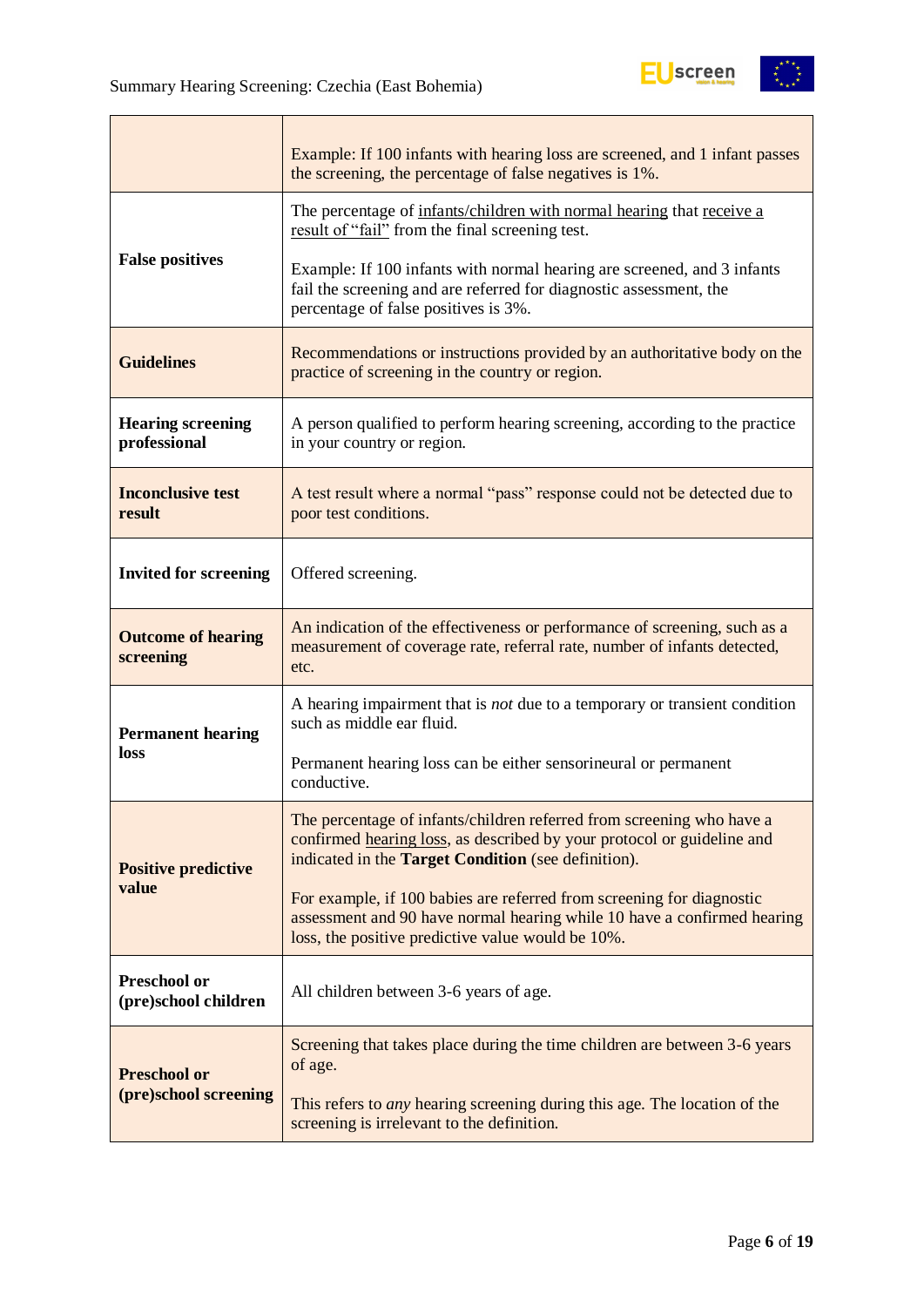

| <b>Prevalence</b>           | The number or percentage of individuals with a specific disease or<br>condition. Prevalence can either be expressed as a percentage, proportion,<br>or as the value per 1000 individuals within the same demographic.                                                                                                                                                                                             |  |  |  |  |
|-----------------------------|-------------------------------------------------------------------------------------------------------------------------------------------------------------------------------------------------------------------------------------------------------------------------------------------------------------------------------------------------------------------------------------------------------------------|--|--|--|--|
| <b>Programme</b>            | An organized system for screening, which could be based nationally,<br>regionally or locally.                                                                                                                                                                                                                                                                                                                     |  |  |  |  |
| <b>Protocol</b>             | Documented procedure or sequence for screening, which could include<br>which tests are performed, when tests are performed, procedures for<br>passing and referring, and so forth.                                                                                                                                                                                                                                |  |  |  |  |
| <b>Quality assurance</b>    | A method for checking and ensuring that screening is functioning<br>adequately and meeting set goals and benchmarks.                                                                                                                                                                                                                                                                                              |  |  |  |  |
| Referral criteria           | A pre-determined cut-off boundary for when an infant/child should be re-<br>tested or seen for a diagnostic assessment.                                                                                                                                                                                                                                                                                           |  |  |  |  |
|                             | For example, referral criteria may be "no response" at 35 dB nHL.                                                                                                                                                                                                                                                                                                                                                 |  |  |  |  |
| <b>Risk babies / Babies</b> | All infants that are considered to be at-risk or have risk-factors for hearing<br>loss according to the screening programme.                                                                                                                                                                                                                                                                                      |  |  |  |  |
| at-risk                     | Two common risk factors are admission to the neonatal-intensive care unit<br>(NICU) or born prematurely. However, other risk factors for hearing loss<br>may also be indicated in the screening programme.                                                                                                                                                                                                        |  |  |  |  |
|                             | The percentage of infants/children with hearing loss that are identified via<br>the screening program.                                                                                                                                                                                                                                                                                                            |  |  |  |  |
| <b>Sensitivity</b>          | For example, if 100 babies with hearing loss are tested, and 98 of these<br>babies are referred for diagnostic assessment while 2 pass the screening,<br>the sensitivity is 98%.                                                                                                                                                                                                                                  |  |  |  |  |
|                             | The percentage of infants/children with normal hearing that pass the<br>screening.                                                                                                                                                                                                                                                                                                                                |  |  |  |  |
| <b>Specificity</b>          | For example, if 100 babies with normal hearing are tested, and 10 of these<br>babies are referred for diagnostic assessment and 90 pass the screening, the<br>specificity is 90%.                                                                                                                                                                                                                                 |  |  |  |  |
| <b>Target condition</b>     | The hearing loss condition you are aiming to detect via your screening<br>programme. This includes:<br>The laterality of the condition, whether the program aims to detect<br>both unilateral and bilateral hearing loss or just bilateral hearing<br>loss.<br>The severity of the condition, whether the program aims to detect<br>hearing $loss \ge 30$ dB HL, $\ge 35$ dB HL, $\ge 40$ dB HL or $\ge 45$ dB HL |  |  |  |  |
| <b>Well, healthy babies</b> | Infants who are <i>not</i> admitted into the NICU or born prematurely.<br>Well, healthy babies may or may not have additional risk factors for<br>hearing loss, according to the procedures indicated in the specific<br>screening programme.                                                                                                                                                                     |  |  |  |  |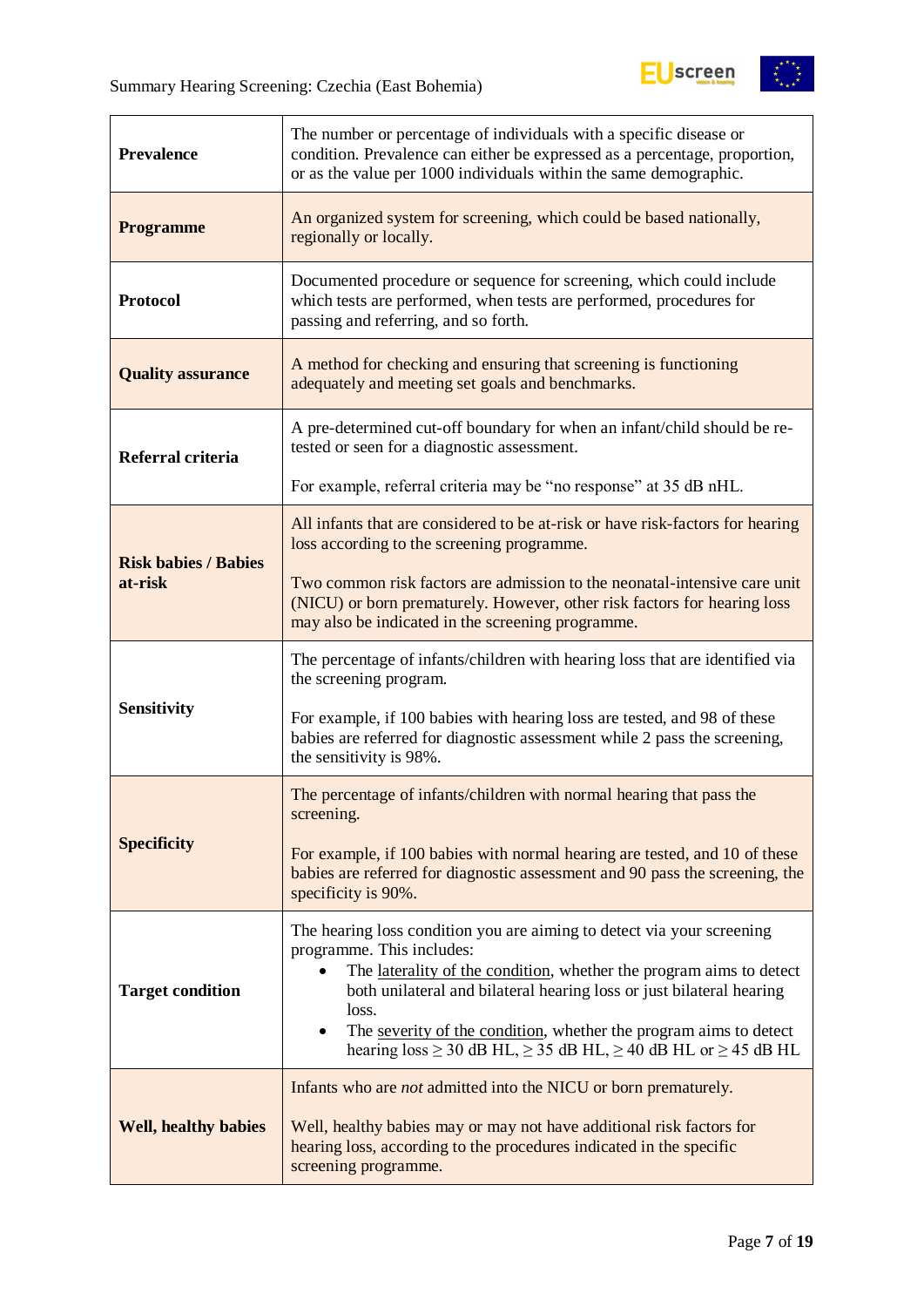

### <span id="page-7-0"></span>**2. Abbreviations**

- ABR auditory brainstem response
- aABR automatic auditory brainstem response
- ANSD auditory neuropathy spectrum disorder
- ASSR auditory steady-state response
- CI cochlear implant
- CMV cytomegalovirus
- dB HL decibel hearing level
- dB nHL decibel normalized hearing level
- dB SNR decibel signal-to-noise ratio
- DPOAE distortion product otoacoustic emissions
- HA hearing aid
- NICU neonatal intensive care unit
- OAE otoacoustic emissions
- TEOAE transient-evoked otoacoustic emissions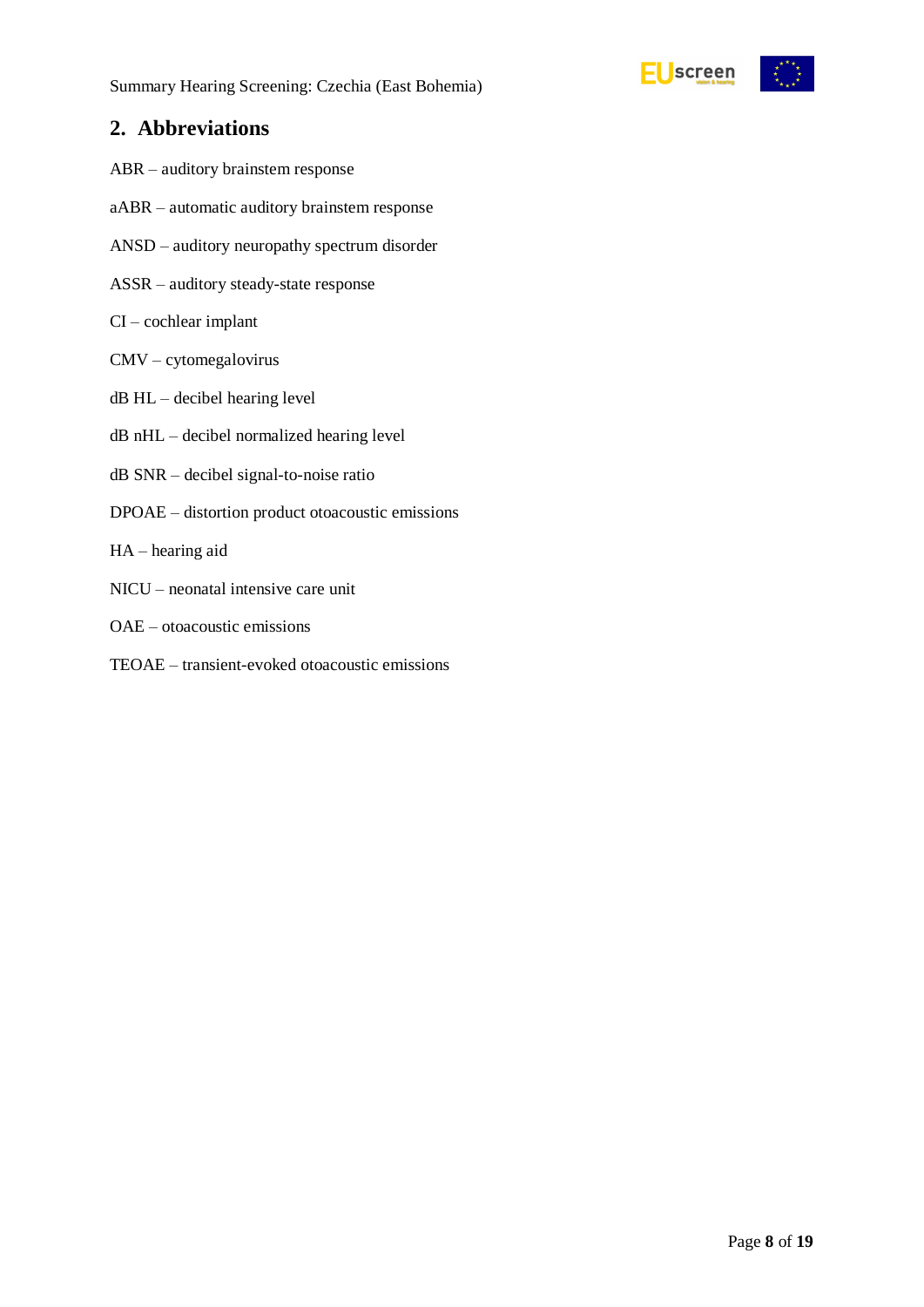

# <span id="page-8-0"></span>**3. Background**

In Czechia, hearing screening is organized by region or area. There are 14 political regions of Czechia grouped into 8 greater-regions or areas, including East Bohemia.

Not all regions provide hearing screening, and some regions provide selective hearing screening. It is not indicated whether other representatives can provide data from other regions. The following report contains information with regards to hearing screening in the region of East Bohemia.

#### <span id="page-8-1"></span>**3.1. General**

East Bohemia is made up of the Hradec Králové (Královéhradecký) and Pardubice (Pardubický) regions. Hradec Králové region has an area of 4 759 and Pardubice region has an area of 4 519 km<sup>2</sup> with mid-2017 populations of 550 848 and 517 243, respectively (total: 1 068 091). In Czechia, each birth be registered. The number of live births in Each Bohemia was calculated to be 11 074 infants in 2017 (Czech Statistical Office (CZSO), 2019).

The World Bank income classification categorizes Czechia as a high-income country (The World Bank, 2018). The gross domestic product (GDP) per capita in 2016 was  $\epsilon$ 15 607 and  $\epsilon$ 14 024 for Hradec Králové and Pardubice regions, respectively (Czech Statistical Office (CZSO), 2019).

From the World Health Organization (WHO) Global Health Expenditure Database, health expenditure in Czechia in 2015 was 1284 USD or €1135 per capita (World Health Organization, 2018).

Data acquired from the 2016 United Nations Demographic Yearbook indicates an infant mortality rate of 2.5 per 1000 for the country of Czechia in 2015 (United Nations Statistics Division, 2016). The regions of Hradec Králové and Pardubice had infant mortality rates in 2016 of 2.6 and 2.3 per 1000, respectively (Czech Statistical Office (CZSO), 2019).

#### <span id="page-8-2"></span>**3.2. Neonatal hearing screening**

In East Bohemia, neonatal hearing screening is conducted universally, with all babies in the region having access to hearing screening. Screening is obligatory for parents, though there is no reward or penalty for accepting or refusing hearing screening. It is roughly estimated that the universal program for well and at-risk babies was first implemented in 1994. By 2015, neonatal hearing screening was implemented across the region. Neonatal hearing screening is embedded in the Preventive Child Health Care screening system. Screening is funded through health insurance. Czechia runs on a compulsory health insurance model.

Regions may use different protocols for neonatal screening for both well babies at at-risk babies, and therefore tests performed and referral criteria may differ.

#### <span id="page-8-3"></span>**3.3. Preschool hearing screening**

In Czechia, preschool hearing screening is not performed systematically. Similar to neonatal hearing screening, there are differences in preschool hearing screening across regions; however, preschool hearing screening is generally not implemented across the country.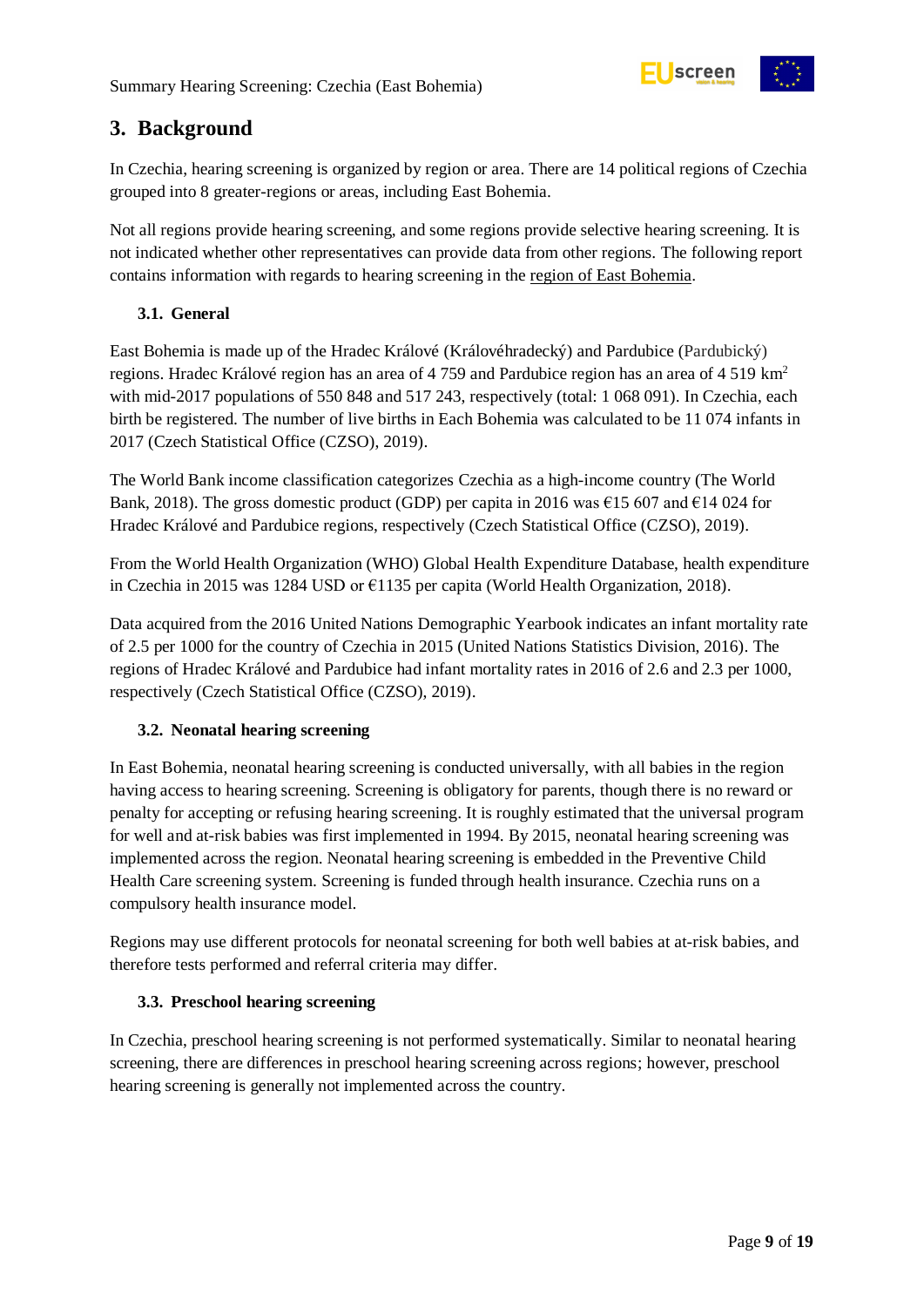<span id="page-9-0"></span>

Regional guidelines and a protocol for hearing screening exists in East Bohemia. Regional protocols are not published. A legislative guideline is published online via the Ministry of Health of the Czech Republic outlining basic principles of neonatal hearing screening in Czechia with the goal of establishing nationwide screening, though specific national protocols are not well defined (Ministry of Health, Czech Republic, 2012).

The content of the hearing screening programme in East Bohemia was decided on by regional centres. The methods and algorithms used in the hearing screening programme are continuously under revision within the regional centres. These revisions are not specifically funded.

Quality assurance of the hearing screening programme is not imposed by the government, though it is performed on a regular basis in East Bohemia. Information is not continuously collected about hearing screening outcomes; though quality control is performed through random and yearly checks of the database. A working session is organized annually to check performance and solve ongoing issues within the screening programme.

On a national level, information was collected by questionnaires to the maternity hospitals and ENT wards across Czechia to disseminate on the status of screening across the country (Havlíková, Zeleník, & Komínek, 2015). Currently, universal screening is not yet performed nationwide in Czechia (Komínek, Chrobok, Zeleník, & Dršata, 2017).

Annual reports are not available for East Bohemia. Studies have not been performed on the hearing screening programme in East Bohemia.

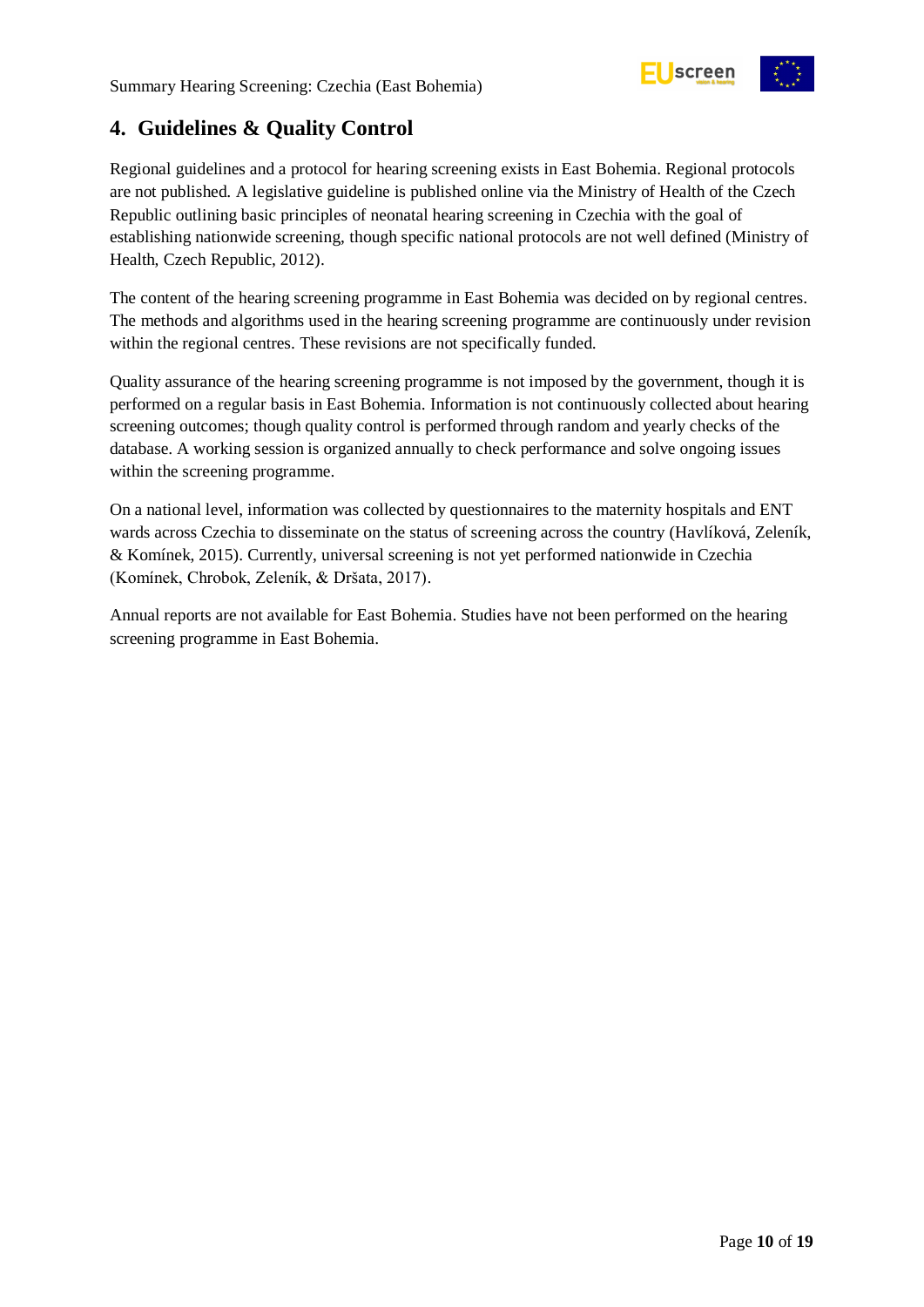

# <span id="page-10-0"></span>**5. Process: Screening, Diagnosis, Intervention**

#### <span id="page-10-1"></span>**5.1. Neonatal hearing screening**

In East Bohemia, well babies and at-risk babies are first screened in the in the hospital or NICU, but invited to participate in neonatal screening via a letter.

Neonatal hearing screening for both well and at-risk babies should be completed before 3 months of age. Specifically, the initial screen should be completed by 1 month of age, and infants that are referred from the first step of screening should be rescreened before 3 months of age (Dršata, Školoudík, Chrobok, Hloušková, & Janouch).

The target condition for screening for well and at-risk babies is a bilateral hearing loss of  $\geq$ 20 dB HL.

In East Bohemia, at-risk infants are defined as those with congenital abnormalities in addition to infants admitted to the NICU. It is roughly estimated that 0.8% of infants are screened with the at-risk protocol.

The prevalence of CMV infections and meningitis among neonates is not known.

#### <span id="page-10-2"></span>**5.2. Neonatal diagnostic assessment**

The diagnostic assessment tests performed after neonatal hearing screening referral are tympanometry and frequency-specific ABR, which should be completed by 6 months of age (Dršata, Školoudík, Chrobok, Hloušková, & Janouch).

#### <span id="page-10-3"></span>**5.3. Preschool hearing screening**

Not applicable.

#### <span id="page-10-4"></span>**5.4. Intervention approach**

In East Bohemia, treatment options available include grommets, hearing aids, bone conductive devices, and cochlear implants. Infants are fitted with both hearing aids and cochlear implants from less than 6 months of age up to greater than 2 years of age.

The hearing aid fitting criteria in East Bohemia is a bilateral hearing loss of >35 dB HL.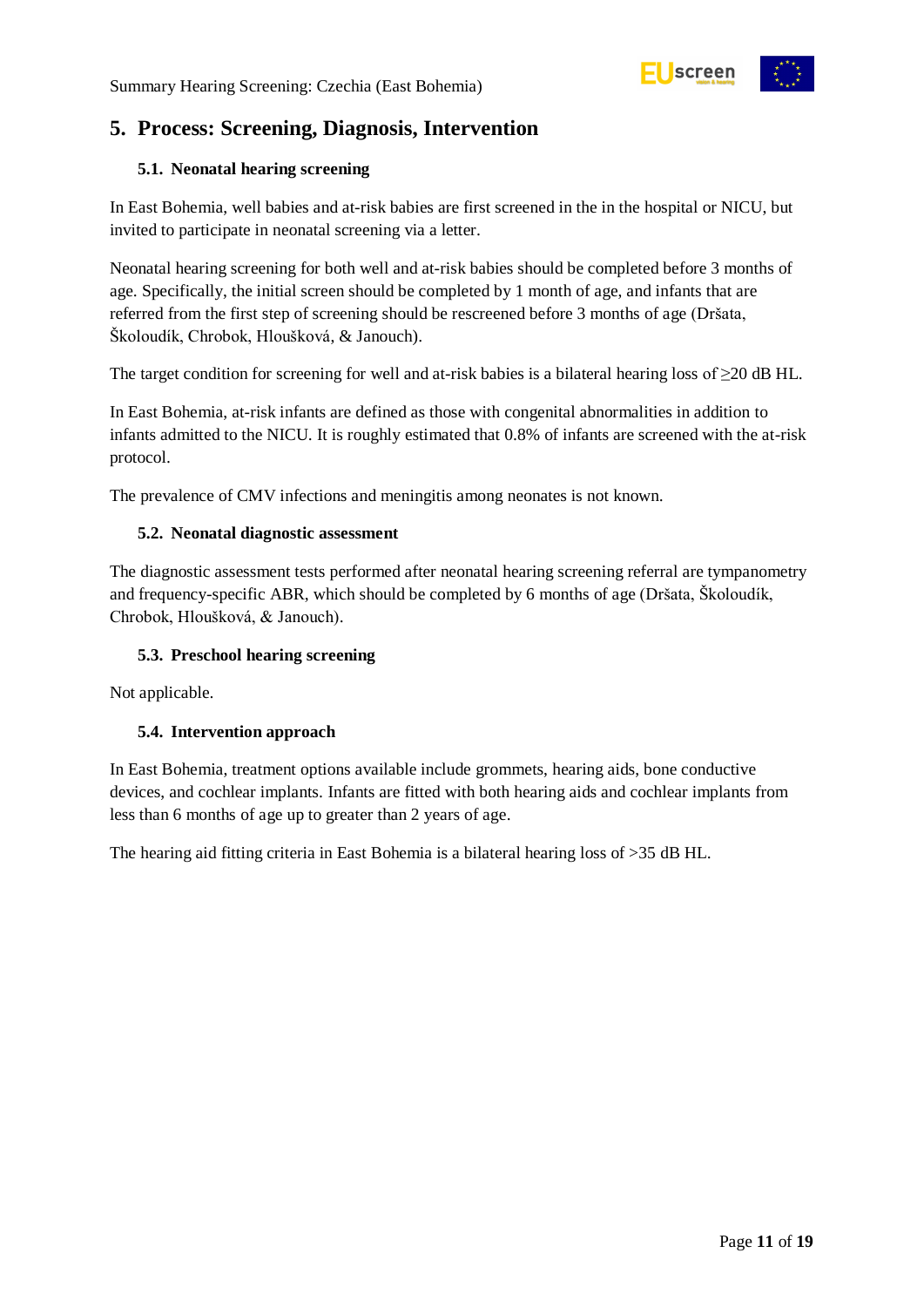

### <span id="page-11-0"></span>**6. Protocols**

Hearing screening protocols are described for neonatal hearing screening (well and at-risk) as well as for preschool hearing screening when applicable.

- The Test performed is the screening technique used
- The Age of the child is indicated in hours, days, months or years
- Referral criteria may be the lack of an OAE response at specified frequencies, a responsewaveform repeatability constant, the absence of an aABR response at a specified intensity, or an absent behavioural response at a specified intensity. Referral criteria may be defined within a protocol or limited based on the device used.
- The Device is the screening device used.
- Unilateral Referrals indicates whether children are referred if only one ear fails screening.
- The Location is where the screening takes place

#### <span id="page-11-1"></span>**6.1. Neonatal hearing screening (well)**

The neonatal screening programme in East Bohemia for well babies consists of two steps. The first step includes screening in the maternity ward and the second step includes rescreening in the ENT department. In the maternity ward, OAE screening may be performed one or more times before discharge; each of these screening attempts are counted under the initial (step 1) screen. The final OAE result upon discharge determines if a referral to the second step is warranted.

|                  |                  |                   |               | <b>Unilateral</b> |                    |
|------------------|------------------|-------------------|---------------|-------------------|--------------------|
| <b>Test</b>      | Age              | Referral criteria | <b>Device</b> | Referrals?        | Location           |
| $OAE1*$          | 24-72 hours /    | 8 sign-alt values | Sentiero /    | Yes               | Maternity ward     |
|                  | Before discharge | (Path Medical)    | Cochlea-scan  |                   |                    |
| OAE <sub>2</sub> | $>10$ days       | GmbH, 2017)       |               | Yes               | Audiology/ENT dept |

<span id="page-11-4"></span>**Table 1:** Screening process for well babies in East Bohemia.

\*OAE1 may consist of one or more OAE screens performed before discharge from the maternity hospital.

#### <span id="page-11-2"></span>**6.2. Neonatal hearing screening (at-risk)**

The screening process for infants at-risk is indicated in Table 2. Similar to screening for well babies, the screening process for at-risk infants consists of two steps with an initial aABR performed in the NICU prior to discharge and a second rescreening performed several weeks later before diagnostic referral.

<span id="page-11-5"></span>**Table 2:** Screening process for at-risk babies in East Bohemia.

| Test  | Age                                       | Referral criteria | <b>Unilateral</b><br>Referrals? | Location            |
|-------|-------------------------------------------|-------------------|---------------------------------|---------------------|
| aABR1 | $\langle$ 2 weeks (36-42 weeks gestation) | 30 dB nHL         | Yes                             | NICU                |
| aABR2 | $>10~{\rm{days}}$                         | $30$ dB nHL       | Yes                             | Audiology/ ENT dept |

#### <span id="page-11-3"></span>**6.3. Preschool hearing screening**

Not applicable.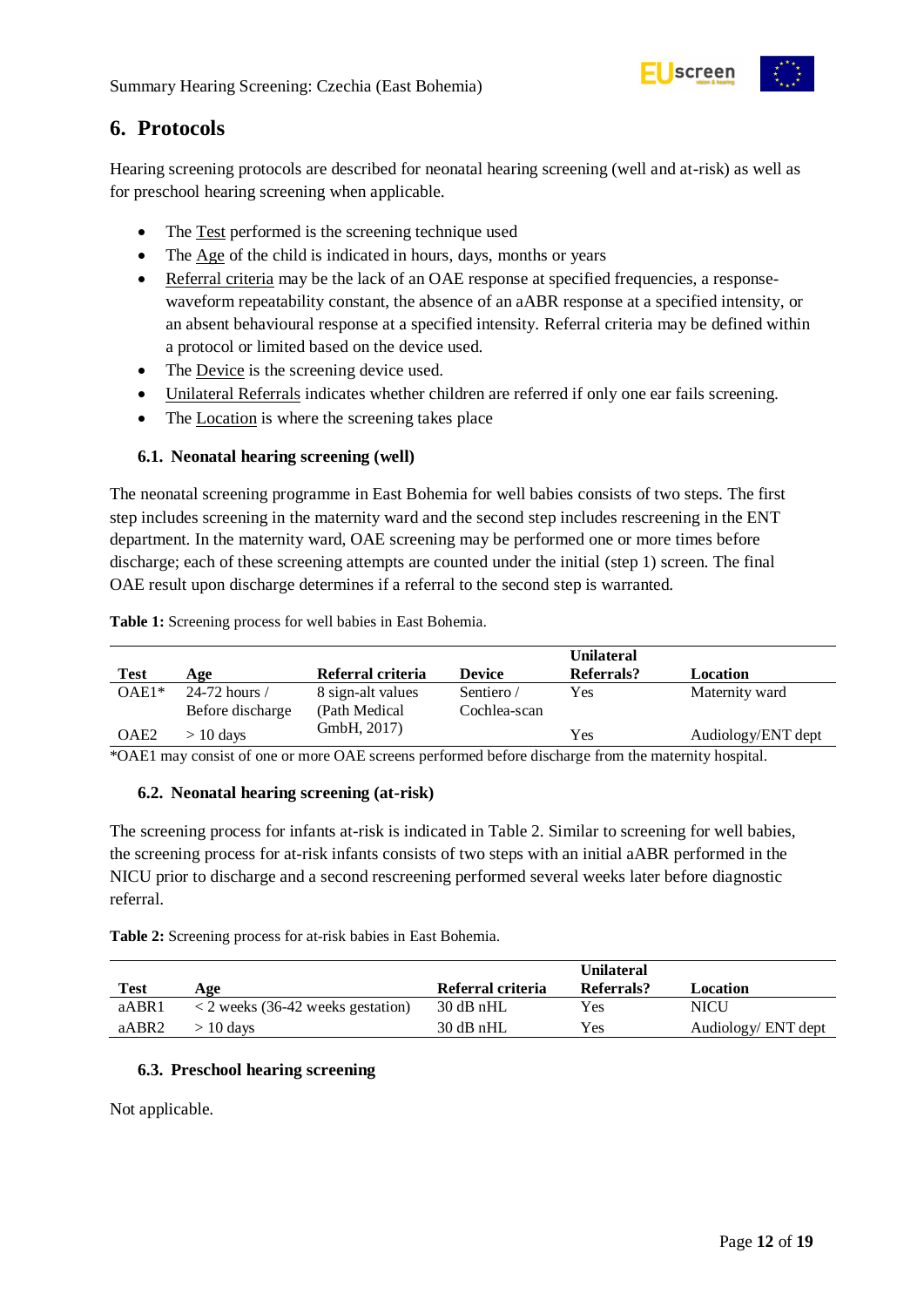

### <span id="page-12-0"></span>**7. Professionals**

#### <span id="page-12-1"></span>**7.1. Neonatal hearing screening (well)**

Screening for well babies is performed by nurses or ENT doctors. There is a one-day specific training for professionals to perform hearing screening; however, this training is not accredited, certified, revalidated, monitored or updated.

#### <span id="page-12-2"></span>**7.2. Neonatal hearing screening (at-risk)**

Screening for at-risk infants is performed by nurses. Training for nurses performing at-risk screening is the same process as for staff performing well-baby screening.

#### <span id="page-12-3"></span>**7.3. Preschool hearing screening**

Not applicable.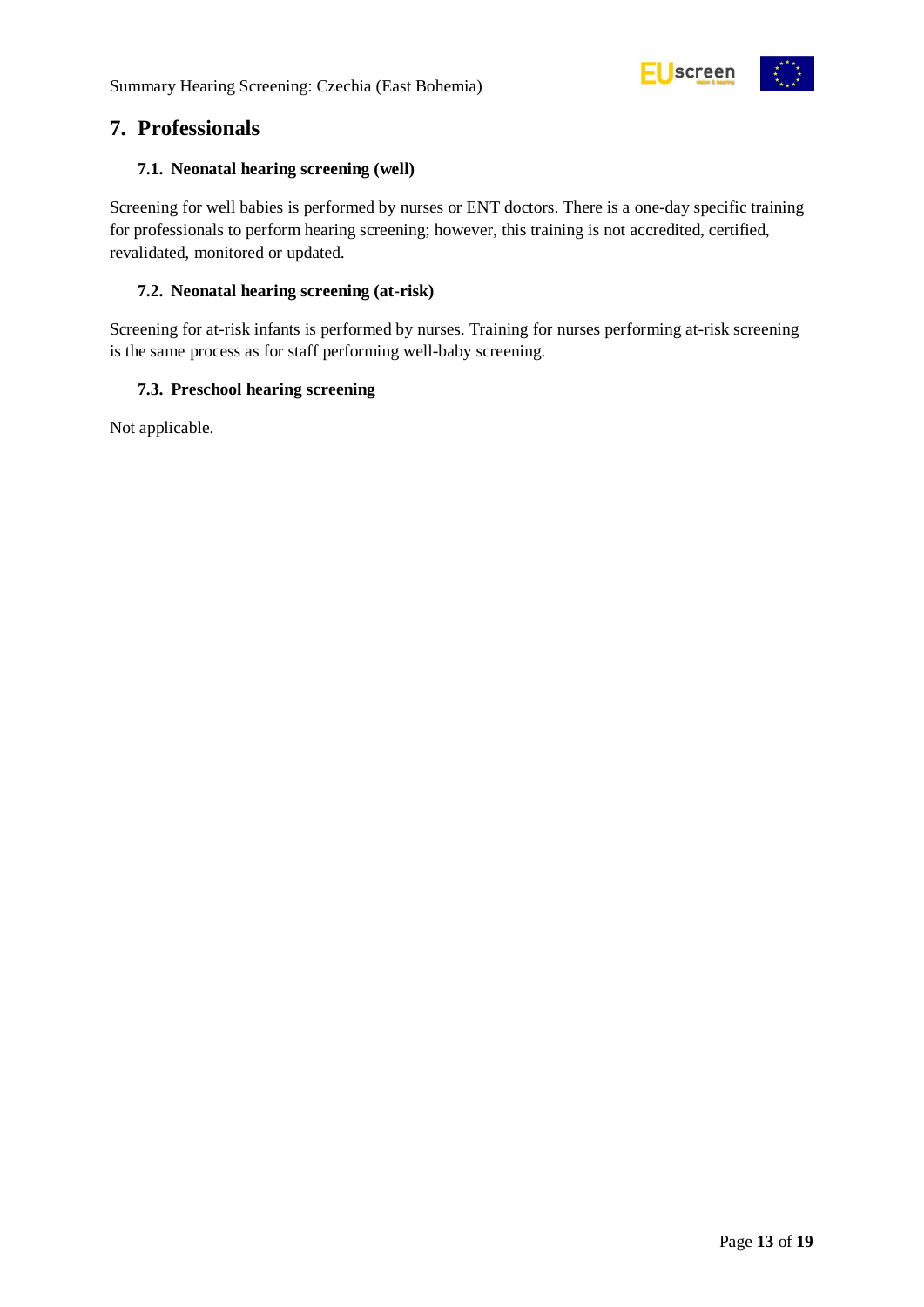

# <span id="page-13-0"></span>**8. Results: Neonatal Hearing Screening**

#### <span id="page-13-1"></span>**8.1. Coverage and attendance rates**

In East Bohemia, coverage rates were calculated based on the total number of infants screened and the total number of infants born during that time period. From the period 2014-2016, the coverage rate for neonatal hearing screening for babies is approximately 95% (Regional Screening Database, 2014- 2016).

It is estimated that 99% of at-risk infants are invited for neonatal screening (Regional Screening Database).

Attendance rate for the second step of screening is reported from 2018, whereby 97.02% of infants who were referred from the first screening step attended the second step of screening (Regional Screening Database, 2018).

#### <span id="page-13-2"></span>**8.2. Referral rates**

Referral rates for the two-step neonatal screening protocol in East Bohemia are described in Table 3.

<span id="page-13-5"></span>**Table 3:** Referral rates for neonatal hearing screening (all babies) in East Bohemia (Regional Screening Database, 2018).

| <b>Test</b> | <b>Referral Rate</b> |
|-------------|----------------------|
| Step $1^*$  | 5.76%                |
| Step 2      | 26.21%               |

Referral rates assume 100% attendance. Rates reflect the number of infants referred out of the number of infants screened at each step.

\*The referral rate for step 1 includes all infants that either failed or when the screening was not performed. These infants are invited to the ENT department for step 2 screening.

From 2018 data, a final referral rate of 1.5% can be calculated for all babies in East Bohemia (Regional Screening Database, 2018). The referral rate for at-risk infants to a diagnostic assessment is estimated to be approximately 2%.

#### <span id="page-13-3"></span>**8.3. Diagnostic assessment attendance**

The compliance rate for a diagnostic assessment after neonatal hearing screening is low. According to 2018 figures, a high loss-to-follow-up is reported to the diagnostic assessment. From the 86 referrals after step 2, 16 (18.6%) have a completed a diagnostic assessment on file (Regional Screening Database, 2018).

Individual case-by-case investigations of infants born January to March 2018 has shown that many children have actually been retested showing normal results and others have refused assessment (especially in cases of unilateral referrals). More investigation will pursue in East Bohemia to identify the other lost cases.

#### <span id="page-13-4"></span>**8.4. Prevalence / Diagnosis**

The prevalence values of permanent hearing loss among neonates in East Bohemia is presented in [Table 4](#page-14-2) based on calculated estimates.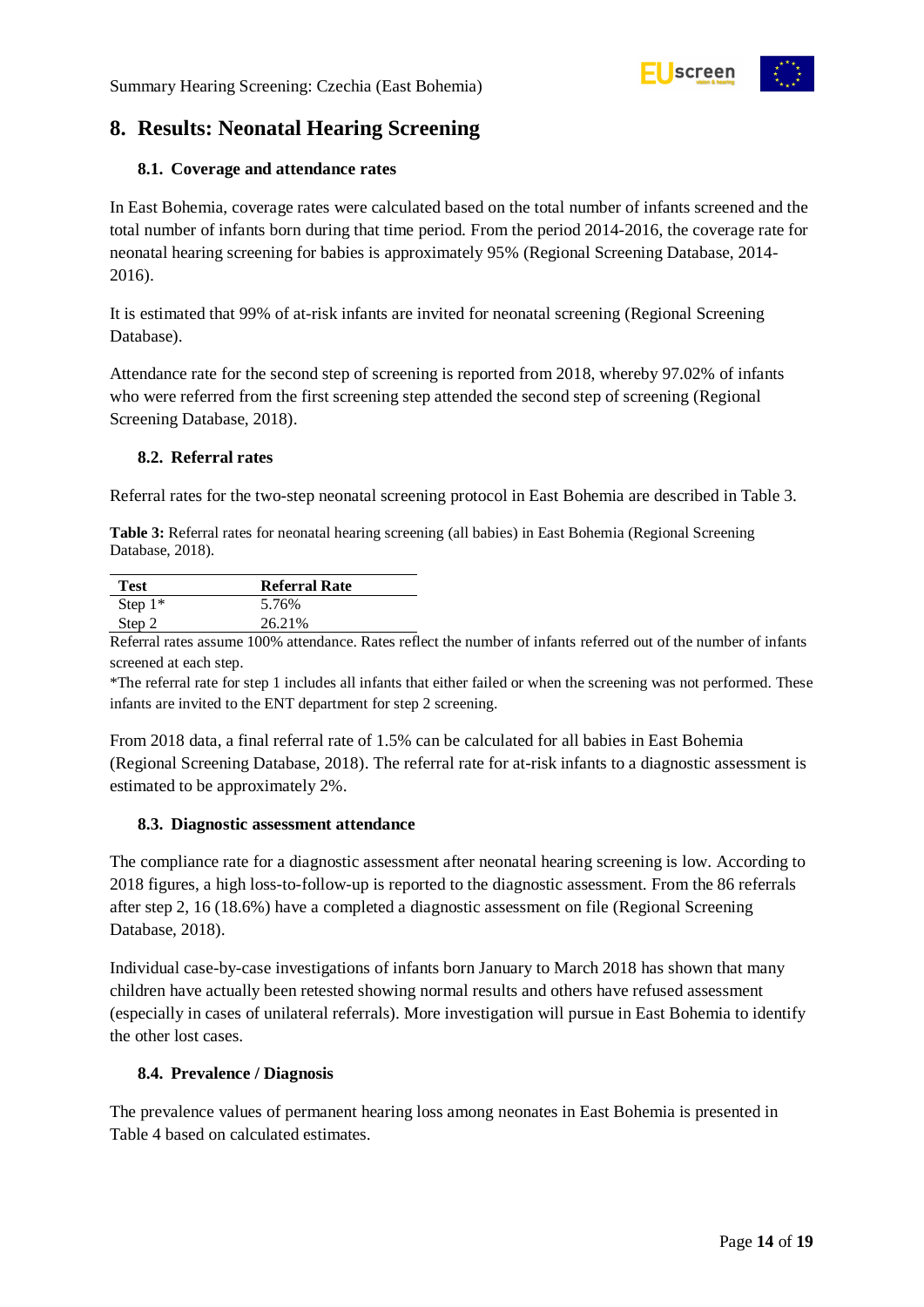

#### Summary Hearing Screening: Czechia (East Bohemia)

<span id="page-14-2"></span>**Table 4:** Prevalence of permanent hearing loss among neonates in East Bohemia (Regional Screening Database).

|                                                        | <b>Bilateral</b> |              | Unilateral   |                 |
|--------------------------------------------------------|------------------|--------------|--------------|-----------------|
|                                                        | $>$ 40 dB HL     | $> 80$ dB HL | $>$ 40 dB HL | $\geq 80$ dB HL |
| Prevalence (per 1000)<br>(Regional Screening Database) |                  | 0.2          |              |                 |

The prevalence values of infants diagnosed with permanent hearing loss in East Bohemia is determined from the screening database; therefore, the percentage of infants diagnosed with hearing loss after neonatal screening is not provided separately.

It is roughly estimate that the prevalence of bilateral auditory neuropathy is 0.20% of infants at-risk for hearing loss.

The prevalence values of permanent hearing loss among preschool-age children (5-year olds) in East Bohemia are presented in Table 5.

<span id="page-14-3"></span>**Table 5:** Prevalence of permanent hearing loss among preschool-age children in East Bohemia (Školoudík, et al., 2018).

|                                                    |           | <b>Bilateral</b> |           |           | Unilateral |           |
|----------------------------------------------------|-----------|------------------|-----------|-----------|------------|-----------|
|                                                    | $>$ 25 dB | $>$ 40 dB        | $> 80$ dB | $>$ 25 dB | $>$ 40 dB  | $> 80$ dB |
|                                                    | HL        | HL               | HL        | HL        | HL         | HL        |
| Prevalence (per 1000)<br>(Skoloudík, et al., 2018) | 20        | 4                |           |           |            |           |

#### <span id="page-14-0"></span>**8.5. Treatment success**

Approximately 90% of children with hearing loss are fitted with hearing aids in East Bohemia (Regional Screening Database, 2014-2017). Data are unavailable on how many children are fitted with cochlear implants per year.

#### <span id="page-14-1"></span>**8.6. Screening evaluation**

The percentage of false negatives is unknown, but there are "individual cases."

The percentage of false positives after neonatal hearing screening is roughly estimated to be around 5%.

For well babies, the positive predictive value of a refer result is around 10% (Regional Screening Database, 2014-2017). Sensitivity is roughly estimated to be 80%. Specificity is unknown.

For at-risk infants, positive predictive value of a refer result is unknown. The sensitivity is and specificity is unknown.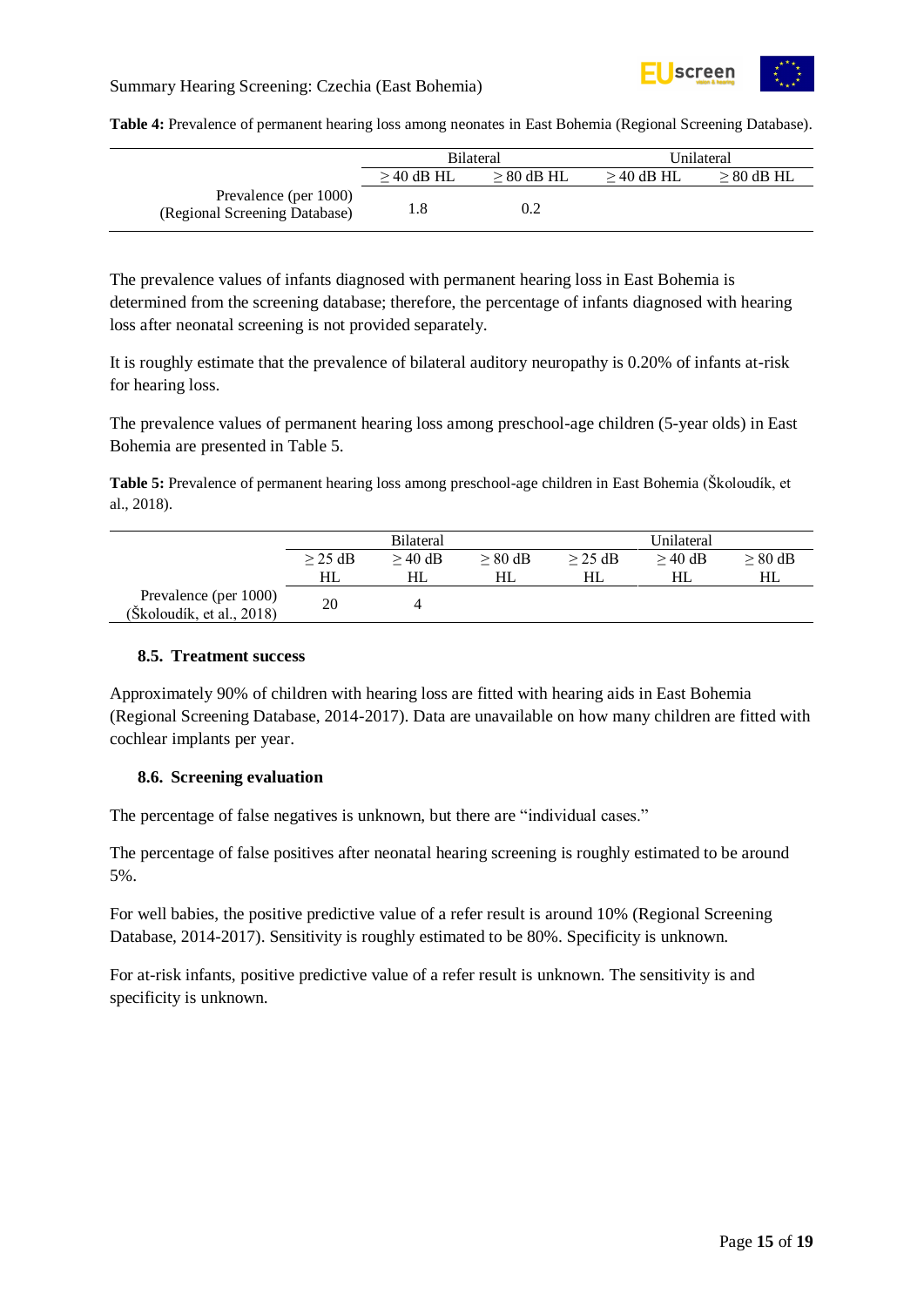



# <span id="page-15-0"></span>**9. Results: Preschool Hearing Screening**

#### <span id="page-15-1"></span>**9.1. Coverage and attendance rates**

Not applicable

#### <span id="page-15-2"></span>**9.2. Referral rates**

Not applicable

#### <span id="page-15-3"></span>**9.3. Diagnostic assessment attendance**

Not applicable.

#### <span id="page-15-4"></span>**9.4. Prevalence / Diagnosis**

Not applicable

#### <span id="page-15-5"></span>**9.5. Treatment success**

Not applicable

#### <span id="page-15-6"></span>**9.6. Screening evaluation**

Not applicable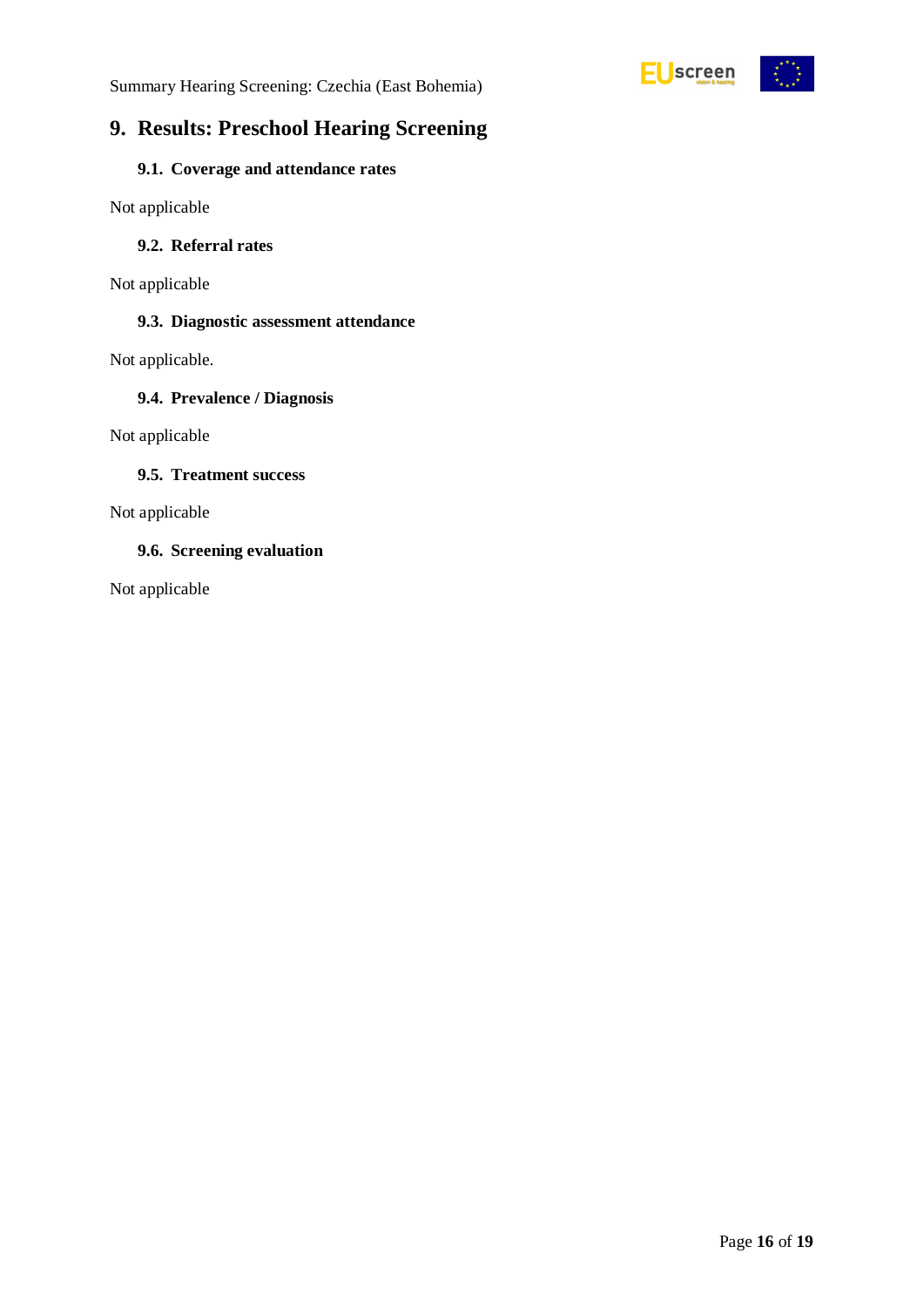

# <span id="page-16-0"></span>**10. Costs: Neonatal Hearing Screening**

Neonatal hearing screening in East Bohemia is free of charge for parents. There is no financial reward when parents attend hearing screening, nor is there a penalty for those who do not attend hearing screening.

There has not been a cost effectiveness analysis completed in East Bohemia.

#### <span id="page-16-1"></span>**10.1. Screening costs**

Screening costs for well and at-risk babies are unknown.

#### <span id="page-16-2"></span>**10.2. Equipment costs**

An OAE screening device costs roughly around 80 000 CZK and is expected to be replaced every 10 years. The cost for performing ABR is indicated to cost roughly 50 CZK per test. Maintenance costs are covered by insurance.

#### <span id="page-16-3"></span>**10.3. Staff costs**

It is roughly estimated that there are 50 hearing screening professionals per 1 million individuals, though salary and education costs for these professionals are unknown.

#### <span id="page-16-4"></span>**10.4. Diagnostic costs**

The cost for a diagnostic assessment is not indicated.

#### <span id="page-16-5"></span>**10.5. Amplification costs**

In East Bohemia, children may not be fitted with cochlear implants if deaf parents refuse this type of intervention.

The total cost for hearing aids, including the device and associated services for the first or subsequent years is unknown.

For cochlear implants, the cost of the first year of treatment is roughly estimated to be 2 million CZK for the first year. The cost of cochlear implant treatment after the first year is unavailable.

#### <span id="page-16-6"></span>**10.6. Social costs**

There are 10 specialized schools in all of Czechia from primary school to university. The number of children attending these schools and cost information are unknown

In mainstream schools, school assistants are available to support children who are deaf or hard of hearing.

The cost of special support in mainstream schools for deaf and hard of hearing students is not indicated.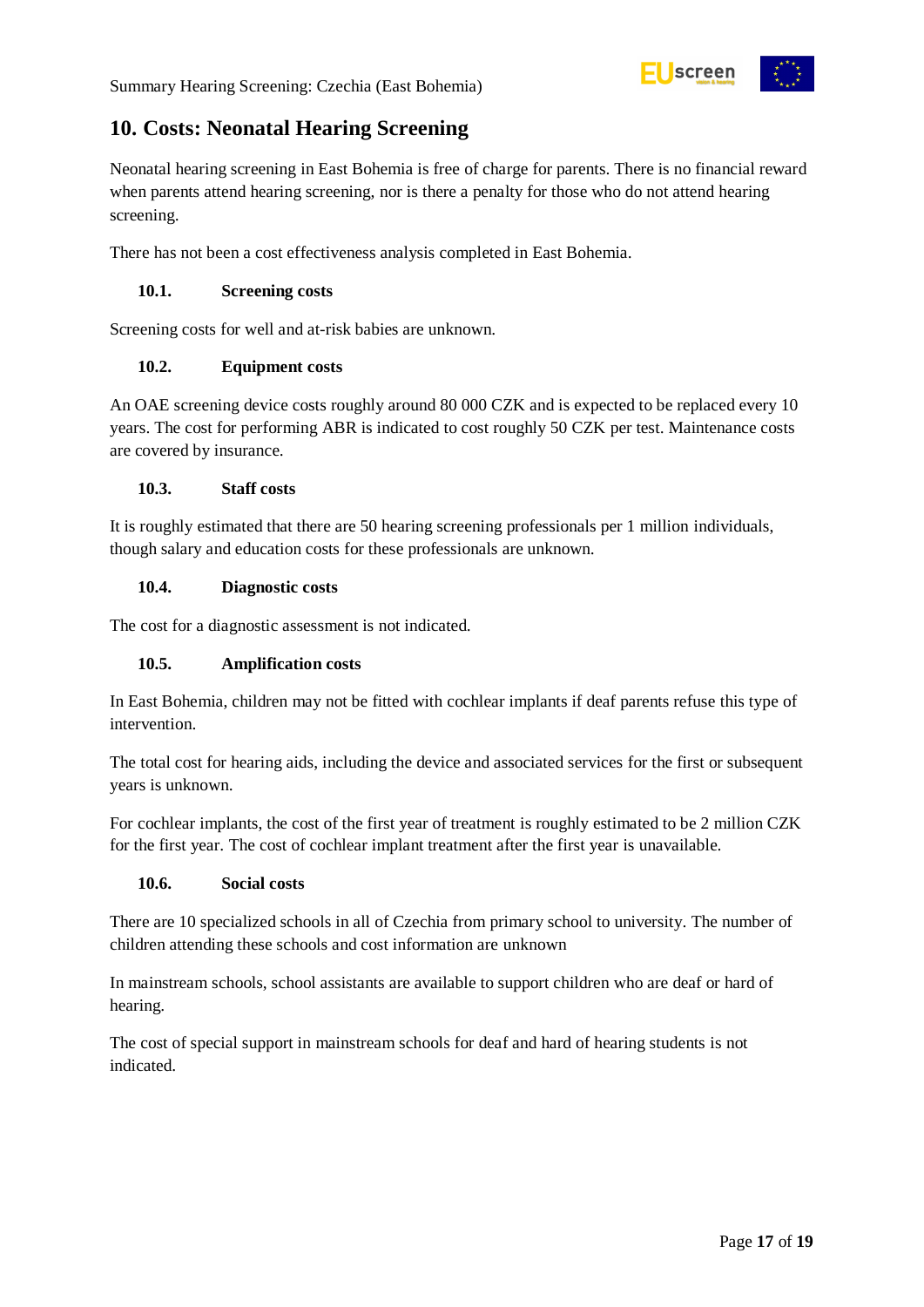

Summary Hearing Screening: Czechia (East Bohemia)

# <span id="page-17-0"></span>**11. Costs: Preschool Hearing Screening**

### <span id="page-17-1"></span>**11.1. Screening costs**

Not applicable.

#### <span id="page-17-2"></span>**11.2. Equipment costs**

Not applicable.

<span id="page-17-3"></span>**11.3. Staff costs**

Not applicable.